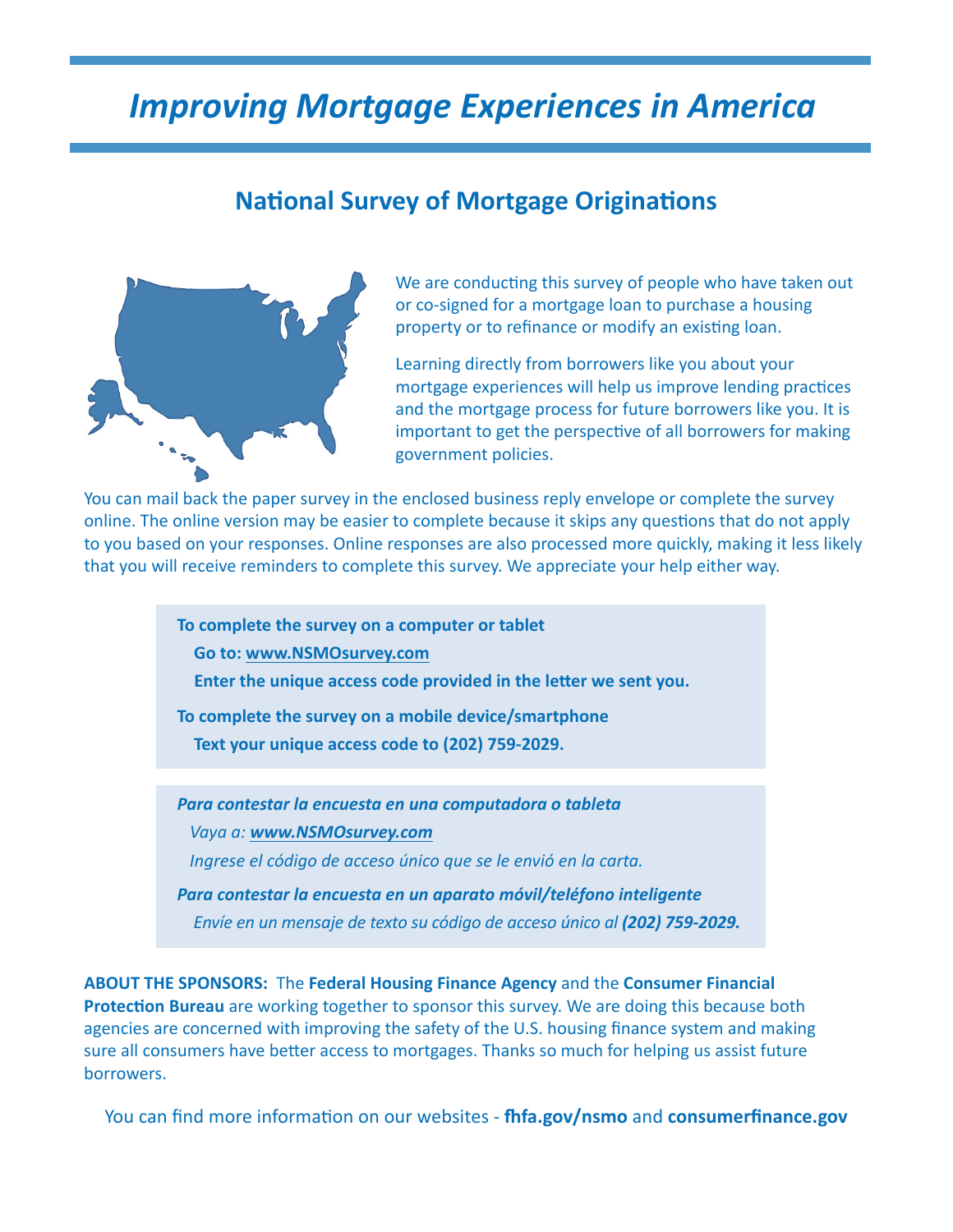## Your answers to this survey will help us as we Your answers to this survey will help us as we Your answers to this survey will help us as we Your answers to this survey will help us as we<br>improve the safety of the U.S. housing finance system and help to ensure that people have access to funds and help to ensure that people have access to funds and help to ensure that people have access to funds needed to build or improve housing. needed to build or improve housing. needed to build or improve housing.

We look forward to hearing from you.

Privacy Act Notice: In accordance with the Privacy Act, as amended (5 U.S.C. § 552a), the following notice is provided. The information requested on this Survey is collected pursuant to 12 U.S.C. 4544 for the purposes of gathering information for the National Mortgage Database. Routine uses which may be made of the collected information can be found in the Federal Housing Finance Agency's System of Records Notice (SORN) FHFA-21 National Mortgage Database. Providing the requested information is voluntary. Submission of the survey authorizes FHFA to collect the information provided and to disclose it as set forth in the referenced SORN. set forth in the referenced SORN.

Paperwork Reduction Act Statement: Notwithstanding any other provision of the law, no person is required to respond to, nor shall any person be subject to a penalty for failure to comply with, a collection of information subject to the requirements of the Paperwork Reduction Act, unless that collection of information displays a currently valid OMB Control Number. Number.

**OMB No. 2590-0012 OMB No. 2590-0012 Expires 6/30/2023 Expires 4/30/20 Expires 6/30/2023**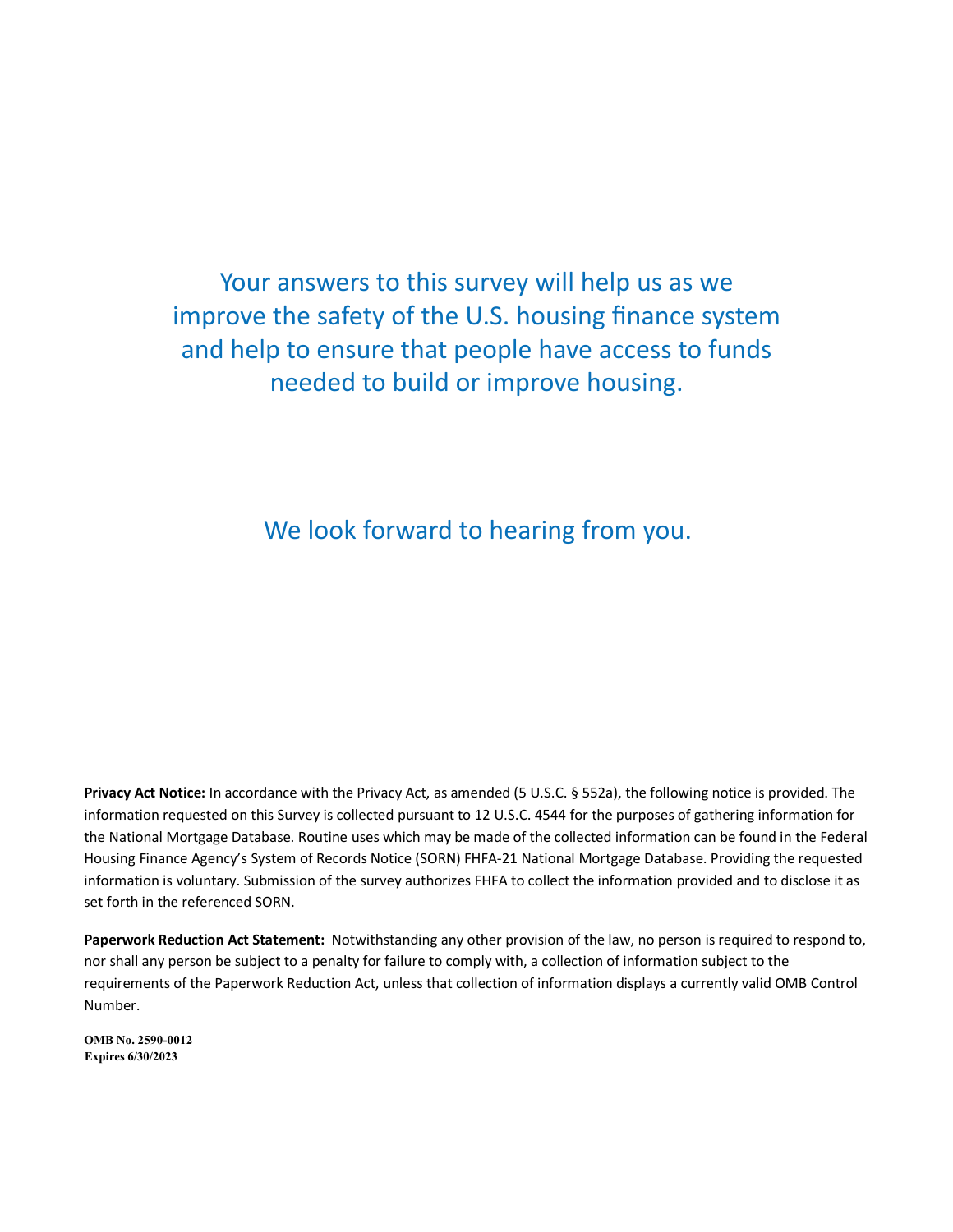- **Did you take out or co-sign for a mortgage loan 1. sometime in the last couple of years including a purchase or any refinance/modification of an existing loan?**
	- $\neg$  Yes  $\Box$  No  $\rightarrow$  Skip to 72 on page 7
- $\downarrow$ **2. When did you take out this mortgage?** If you took out or co-signed for more than one mortgage, please refer to your experience with the most recent refinance, modification, or new mortgage.



**Did we mail this survey to the address of the 3. property you financed with this mortgage?**



- **Who signed or co-signed for this mortgage? 4.** *Mark all that apply.*
	- $\Box$  I signed
	- $\Box$  Spouse/partner including a former spouse/partner
	- □ Parents
	- □ Children
	- $\Box$  Other relatives
	- □ Other (e.g. friend, business partner)
- **If you co-signed this loan with others, take into account all co-signers as best you can when answering the survey. If no co-signers, answer based on your own situation.**
- **When you began the process of getting this 5. mortgage, how familiar were you (and any co-signers) with each of the following?**

|                                                       | Very | Somewhat | Not<br>At All |
|-------------------------------------------------------|------|----------|---------------|
| The mortgage interest rates<br>available at that time |      |          |               |
| The different types of<br>mortgages available         |      |          |               |
| The mortgage process                                  |      |          |               |
| The down payment needed to<br>qualify for a mortgage  |      |          |               |
| The income needed to qualify<br>for a mortgage        |      |          |               |
| Your credit history or<br>credit score                |      |          |               |
| The money needed at closing                           |      |          |               |
|                                                       |      |          |               |

**When you began the process of getting this 6. mortgage, how concerned were you about qualifying for a mortgage?**

| $\Box$ Very | Somewha |
|-------------|---------|
|             |         |

It  $\Box$  Not at all

**How firm an idea did you have about the 7. mortgage you wanted?**

| Firm idea | $\Box$ Some |
|-----------|-------------|
|-----------|-------------|

 $idea$   $\Box$  Little idea

**How much did you use each of the following 8. sources to get information about mortgages or mortgage lenders?**

|                                     | $\mathbf{A}$ | $\Delta$ | <b>Not</b> |
|-------------------------------------|--------------|----------|------------|
|                                     | Lot          | Little   | At All     |
| Your mortgage lender/broker         |              |          |            |
| Other mortgage lenders/brokers      |              |          |            |
| Real estate agents or builders      |              |          |            |
| Material in the mail                |              |          |            |
| Websites that provide information   |              |          |            |
| on getting a mortgage               |              |          |            |
| Newspaper/TV/Radio                  |              |          |            |
| Friends/relatives/co-workers        |              |          |            |
| Bankers, credit unions or financial |              |          |            |
| planners                            |              |          |            |
| Housing counselors                  |              |          |            |
| Other (specify)                     |              |          |            |
|                                     |              |          |            |

- **Which one of the following best describes your 9. shopping process?**
	- mortgage lender/broker  $\Box$  I picked the loan type first, and then I picked the
	- I picked the loan type I picked the mortgage lender/broker first, and then
- **Which one of the following best describes how 10. you applied for this mortgage?**
	- Directly to a lender, such as a bank or credit union
	- Through a mortgage broker who works with multiple lenders to get you a loan
	- Through a builder who arranged financing
	- $\Box$  Other (specify)
- **How many different mortgage lenders/brokers 11. did you seriously consider before choosing where to apply for this mortgage?**

 $\Box$  1  $\Box$  2  $\Box$  3  $\Box$  4  $\Box$  5 or more

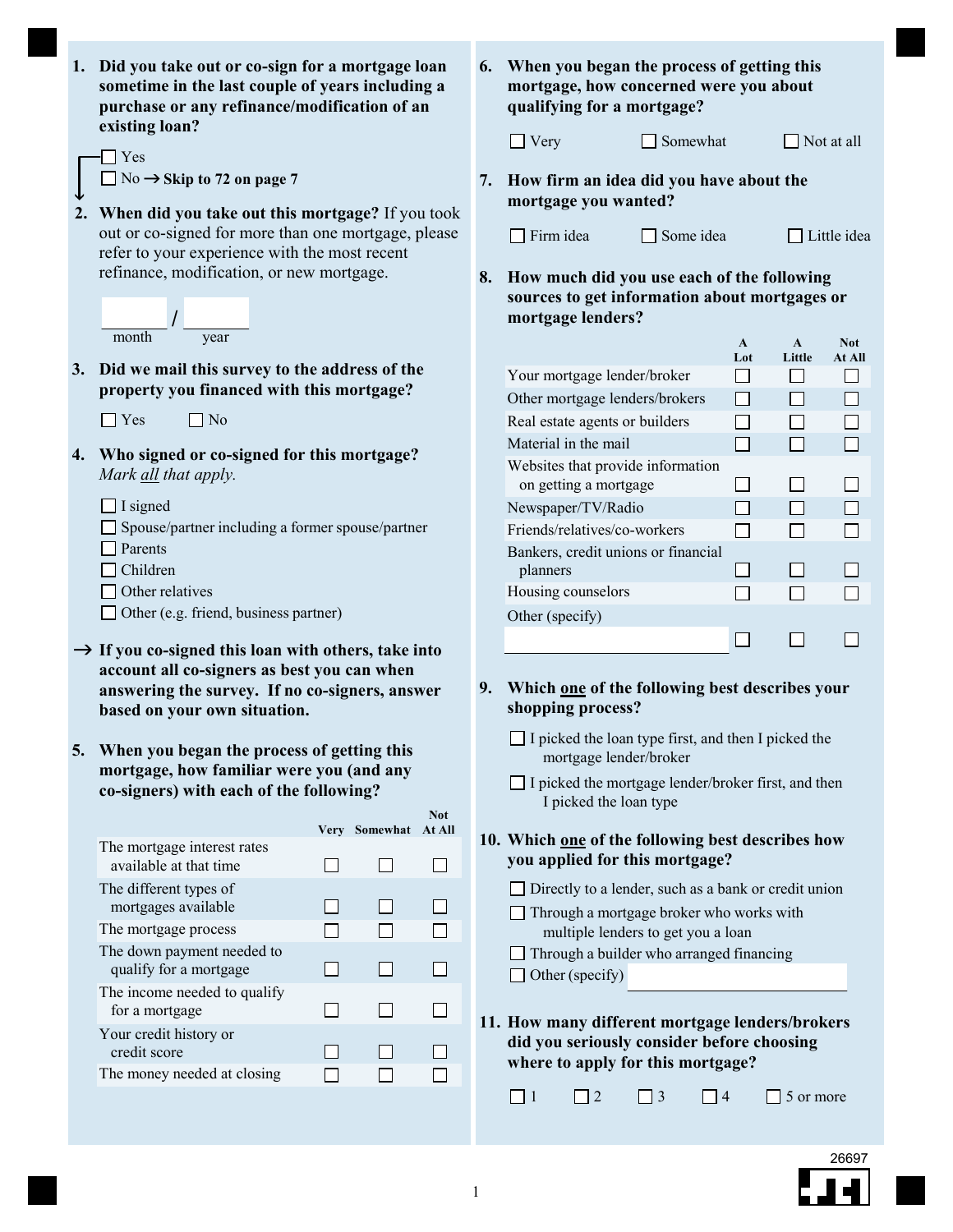|     | 12. How many different mortgage lenders/brokers<br>did you end up applying to?                                                                                                                                                                                                                                     |                 |   |          |  |           |                                          | 17. |
|-----|--------------------------------------------------------------------------------------------------------------------------------------------------------------------------------------------------------------------------------------------------------------------------------------------------------------------|-----------------|---|----------|--|-----------|------------------------------------------|-----|
| l 1 |                                                                                                                                                                                                                                                                                                                    | 2               | 3 | 4        |  | 5 or more |                                          |     |
|     |                                                                                                                                                                                                                                                                                                                    |                 |   |          |  |           |                                          |     |
|     | 13. Did you apply to more than one mortgage<br>lender/broker for any of the following<br>reasons?                                                                                                                                                                                                                  |                 |   |          |  | Yes       | No                                       |     |
|     | Searching for better loan terms                                                                                                                                                                                                                                                                                    |                 |   |          |  |           |                                          |     |
|     | Concern over qualifying for a loan                                                                                                                                                                                                                                                                                 |                 |   |          |  |           |                                          |     |
|     | Information learned from the                                                                                                                                                                                                                                                                                       | "Loan Estimate" |   |          |  |           |                                          |     |
|     | Turned down on earlier application                                                                                                                                                                                                                                                                                 |                 |   |          |  |           |                                          |     |
|     |                                                                                                                                                                                                                                                                                                                    |                 |   |          |  |           |                                          | 18. |
|     | 14. How important were each of the following in<br>choosing the mortgage lender/broker you used<br>for the mortgage you took out?                                                                                                                                                                                  |                 |   |          |  |           |                                          |     |
|     |                                                                                                                                                                                                                                                                                                                    |                 |   |          |  |           | <b>Not</b><br><b>Important Important</b> |     |
|     | Having an established banking<br>relationship                                                                                                                                                                                                                                                                      |                 |   |          |  |           |                                          |     |
|     | Having a local office or branch nearby                                                                                                                                                                                                                                                                             |                 |   |          |  |           |                                          | 19. |
|     | Used previously to get a mortgage                                                                                                                                                                                                                                                                                  |                 |   |          |  |           |                                          |     |
|     | Mortgage lender/broker is a personal<br>friend or relative                                                                                                                                                                                                                                                         |                 |   |          |  |           |                                          |     |
|     | Paperless online mortgage process                                                                                                                                                                                                                                                                                  |                 |   |          |  |           |                                          |     |
|     | Recommendation from a friend/<br>relative/co-worker                                                                                                                                                                                                                                                                |                 |   |          |  |           |                                          | 20. |
|     | Recommendation from a real<br>estate agent/home builder                                                                                                                                                                                                                                                            |                 |   |          |  |           |                                          |     |
|     | Reputation of mortgage lender/broker                                                                                                                                                                                                                                                                               |                 |   |          |  |           |                                          |     |
|     | Spoke my primary language, which is<br>not English                                                                                                                                                                                                                                                                 |                 |   |          |  |           |                                          |     |
|     | Accommodations for people with<br>disabilities                                                                                                                                                                                                                                                                     |                 |   |          |  |           |                                          |     |
|     | 15. Who initiated the first contact between you and<br>the mortgage lender/broker you used for the<br>mortgage you took out?<br>$\Box$ I (or one of my co-signers) did<br>$\Box$ The mortgage lender/broker did<br>$\Box$ We were put in contact by a third party (such as a<br>real estate agent or home builder) |                 |   |          |  |           |                                          | 21. |
|     | 16. How open were you to suggestions from your<br>mortgage lender/broker about mortgages with<br>different features or terms?                                                                                                                                                                                      |                 |   |          |  |           |                                          |     |
|     | Very                                                                                                                                                                                                                                                                                                               |                 |   | Somewhat |  |           | Not at all                               |     |
|     |                                                                                                                                                                                                                                                                                                                    |                 |   |          |  |           |                                          |     |

#### **17. How important were each of the following in determining the mortgage you took out?**

|                                     | Important Important | <b>Not</b> |
|-------------------------------------|---------------------|------------|
| Lower interest rate                 |                     |            |
| Lower APR (Annual Percentage Rate)  |                     |            |
| Lower closing fees                  |                     |            |
| Lower down payment                  |                     |            |
| Lower monthly payment               |                     |            |
| An interest rate fixed for the life |                     |            |
| of the loan                         |                     |            |
| A term of 30 years                  |                     |            |
| No mortgage insurance               |                     |            |

**Your lender may have given you a booklet "Your home loan toolkit: A step-by-step guide," do you remember receiving a copy?**



**Did the "Your home loan toolkit" booklet lead you to ask additional questions about your mortgage terms? 19.**

| $\Box$ Yes | $\Box$ No |
|------------|-----------|
|------------|-----------|

**20. In the process of getting this mortgage from your mortgage lender/broker, did you…**

|                                                                               | Ves | No |  |
|-------------------------------------------------------------------------------|-----|----|--|
| Have to add another co-signer to qualify                                      |     |    |  |
| Resolve credit report errors or problems                                      |     |    |  |
| Answer follow-up requests for more<br>information about income or assets      |     |    |  |
| Have more than one appraisal                                                  |     |    |  |
| Redo/refile paperwork due to processing<br>delays                             |     |    |  |
| Delay or postpone closing date                                                |     |    |  |
| Have your "Loan Estimate" revised<br>to reflect changes in your loan terms    |     |    |  |
| Check other sources to confirm that<br>terms of this mortgage were reasonable |     |    |  |

**21. Was the "Loan Estimate" you received from your mortgage lender/broker…**

|                      | <b>Yes</b>     | No.                      |
|----------------------|----------------|--------------------------|
| Easy to understand   | and the film   |                          |
| Valuable information | $\blacksquare$ | <b>Contract Contract</b> |

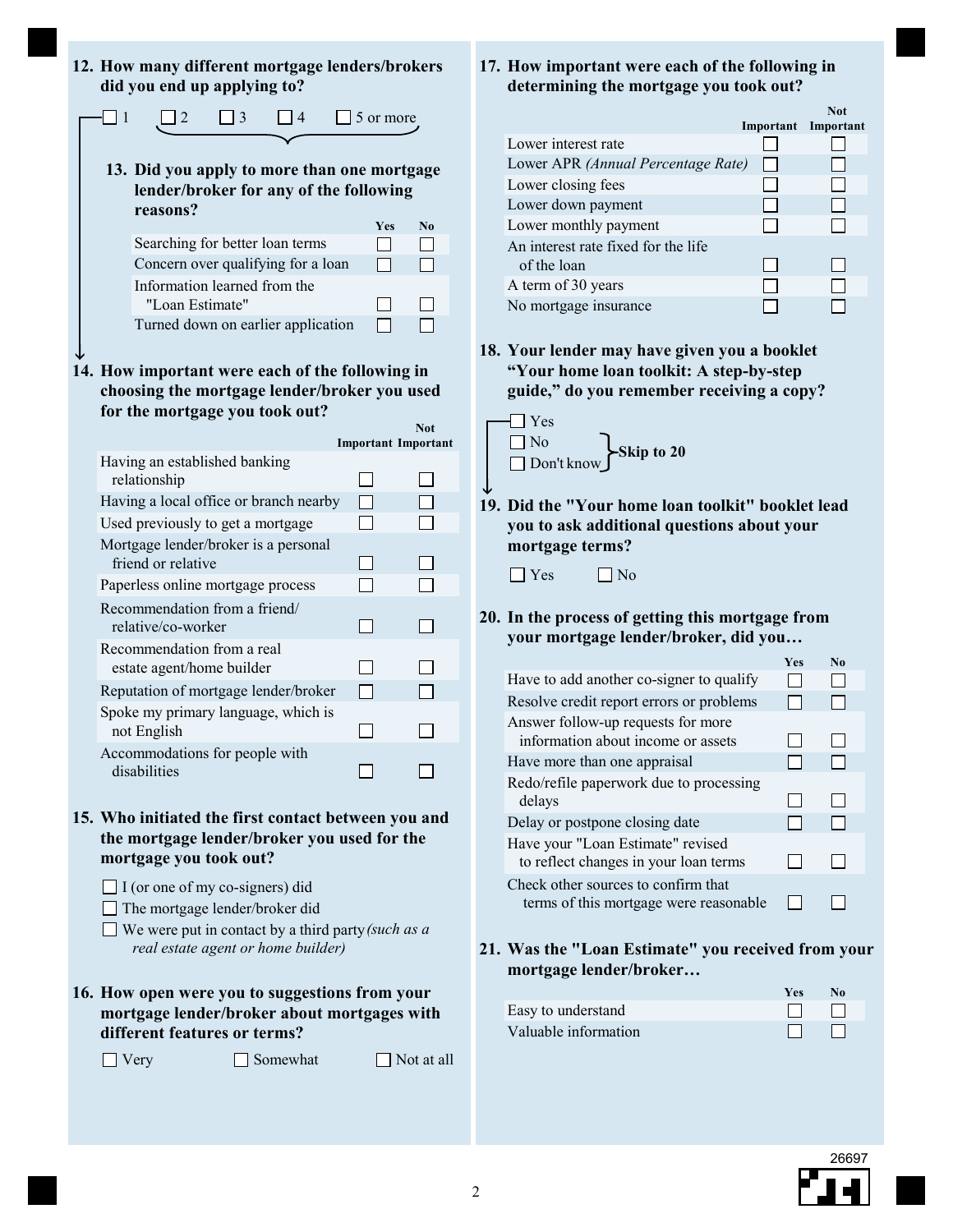#### **22. Did the "Loan Estimate" lead you to…**

|                                                         | <b>Yes</b> |  |
|---------------------------------------------------------|------------|--|
| Ask questions of your mortgage lender/<br><b>broker</b> |            |  |
| Seek a change in your loan or closing                   |            |  |
| Apply to a different mortgage<br>lender/broker          |            |  |

**During the application process were you told 23. about mortgages with any of the following?**

|                                                                                             | Ves | No |
|---------------------------------------------------------------------------------------------|-----|----|
| An interest rate that is fixed for the<br>life of the loan                                  |     |    |
| An interest rate that could change over<br>the life of the loan                             |     |    |
| A term of less than 30 years                                                                |     |    |
| A higher interest rate in return for lower<br>closing costs                                 |     |    |
| A lower interest rate in return for paying<br>higher closing costs <i>(discount points)</i> |     |    |
| Interest-only monthly payments                                                              |     |    |
| An escrow account for taxes and/or<br>homeowner insurance                                   |     |    |
| A prepayment penalty (fee if the mortgage<br>is paid off early)                             |     |    |
| Reduced documentation or "easy"<br>approval                                                 |     |    |
| An FHA, VA, USDA or Rural Housing<br>loan                                                   |     |    |

**In selecting your settlement/closing agent did you 24. use someone…**

|                                      | <b>Yes</b> | No |
|--------------------------------------|------------|----|
| Selected/recommended by the mortgage |            |    |
| lender/broker, or real estate agent  |            |    |
| You used previously                  |            |    |
| Found shopping around                |            |    |

Did not have a settlement/closing agent

#### **25. Do you have title insurance on this mortgage?**



- □ Used title insurance recommended by mortgage lender/broker or settlement agent
- Shopped around

#### **27. Overall, how satisfied are you that the mortgage you got was the one with the...**

|                                |      |                 | <b>Not</b> |
|--------------------------------|------|-----------------|------------|
|                                | Verv | Somewhat At All |            |
| Best terms to fit your needs   |      |                 |            |
| Lowest interest rate for which |      |                 |            |
| you could qualify              |      |                 |            |
| Lowest closing costs           |      |                 |            |

#### **28. Overall, how satisfied are you with the…**

|                                                 | Very | Somewhat | Not<br>At All |
|-------------------------------------------------|------|----------|---------------|
| Mortgage lender/broker                          |      |          |               |
| you used                                        |      |          |               |
| Application process                             |      |          |               |
| Documentation process<br>required for the loan  |      |          |               |
| Property appraisal                              |      |          |               |
| Loan closing process                            |      |          |               |
| Information in mortgage<br>disclosure documents |      |          |               |
| Timeliness of mortgage<br>disclosure documents  |      |          |               |
| Settlement agent                                |      |          |               |

#### **Did you take a course about home-buying or 29. talk to a professional housing counselor?**



No **Skip to 33 on page 4**

#### $\downarrow$ **30. Was your home-buying course or counseling...**

|                       | Yes | No |
|-----------------------|-----|----|
| In person, one-on-one |     |    |
| In person, in a group |     |    |
| Over the phone        |     |    |
| Online                |     |    |
| Required              |     |    |

#### **31. How many hours was your home-buying course or counseling?**

- $\Box$  Less than 3 hours
- $\Box$  3 6 hours
- $\Box$  7 12 hours
- $\Box$  More than 12 hours

#### **32. Overall, how helpful was your home-buying course or counseling?**

 $\Box$  Very  $\Box$  Somewhat  $\Box$  Not at all

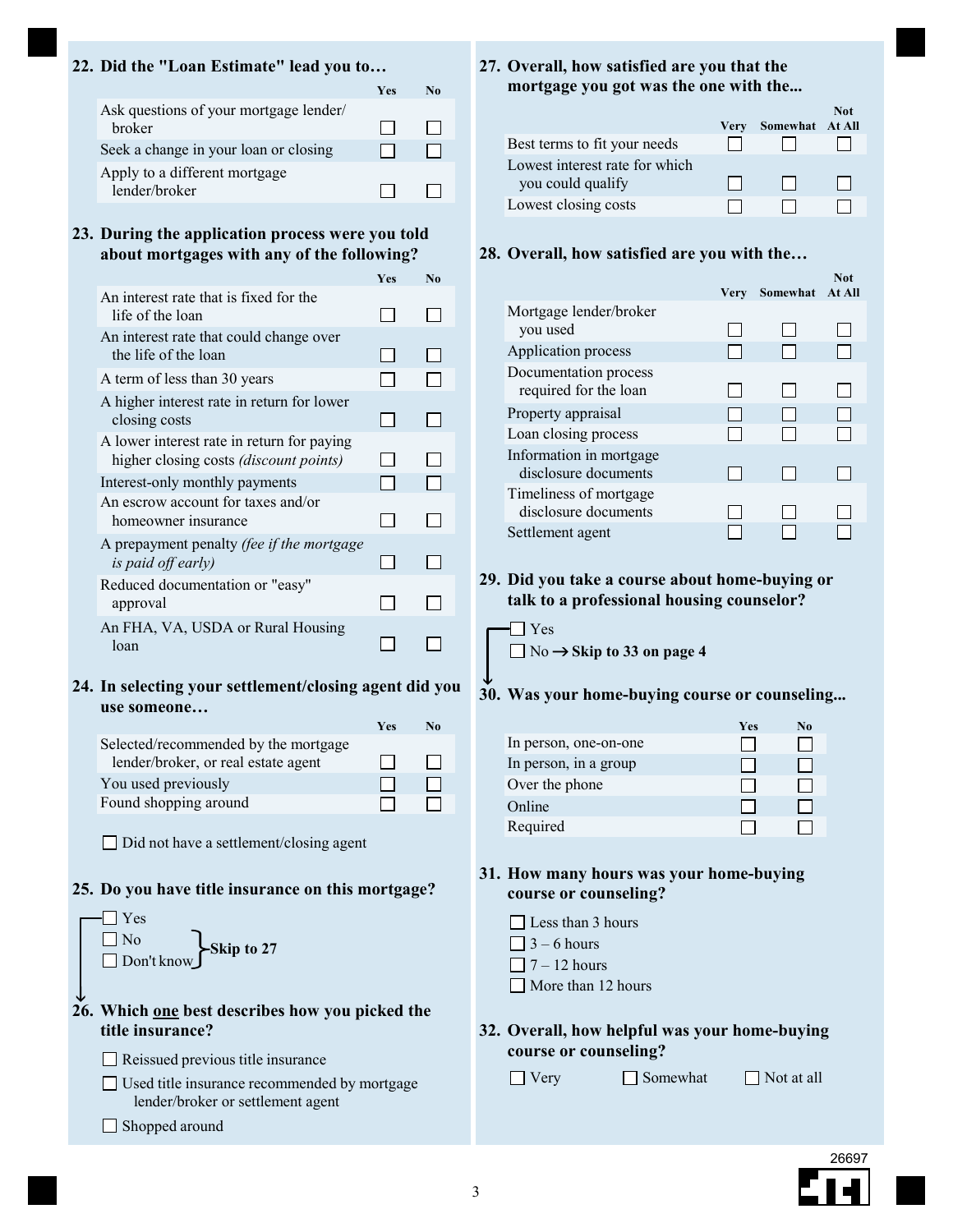

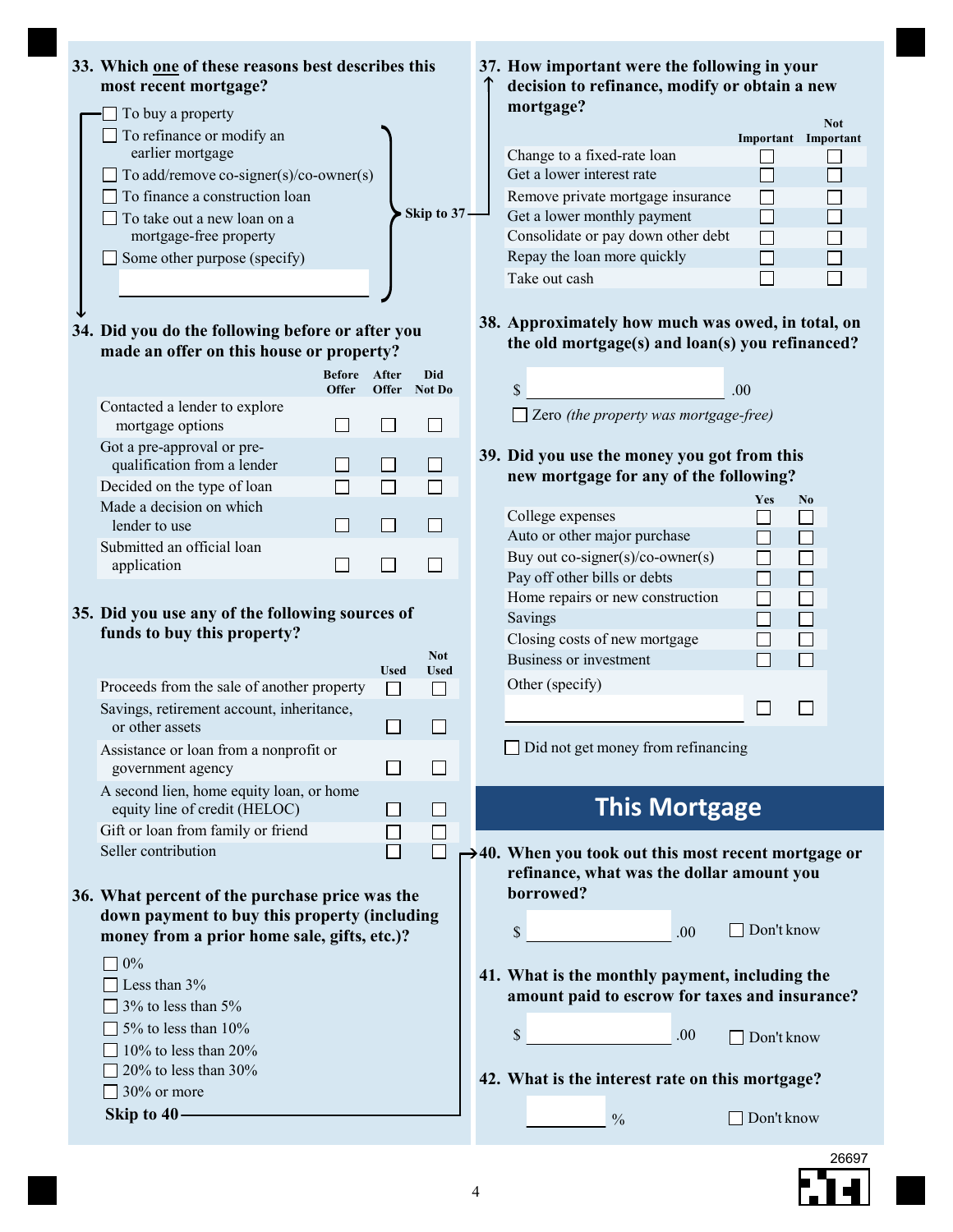#### **43. Which one of the following best describes how you 49. After closing on this mortgage, how much cash decided on the interest rate of your mortgage?**

- $\Box$  Paid higher closing costs to get lower interest rate
- $\Box$  Paid lower closing costs with a higher interest rate
- Got a balance between closing costs and interest rate

#### **44. Does this mortgage have…**

|                                                                       | <b>Yes</b> | $\mathbf{N}\mathbf{0}$ | Don't<br>Know |
|-----------------------------------------------------------------------|------------|------------------------|---------------|
| A prepayment penalty (fee if the<br>mortgage is paid off early)       |            |                        |               |
| An escrow account for taxes and/or<br>homeowner insurance             |            |                        |               |
| An adjustable rate (one that can<br>change over the life of the loan) |            |                        |               |
| A balloon payment                                                     |            |                        |               |
| Interest-only payments                                                |            |                        |               |
| Private mortgage insurance                                            |            |                        |               |
|                                                                       |            |                        |               |

#### **At any time after you made your final loan 45. application did any of the following change?**

|                                         | Higher Same Lower |  |
|-----------------------------------------|-------------------|--|
| Monthly payment                         |                   |  |
| Interest rate                           |                   |  |
| Other fees                              |                   |  |
| Amount of money needed<br>to close loan |                   |  |

**46. The "Closing Disclosure" statement you received at closing shows the loan closing costs and other closing costs separately. What were the loan closing costs you paid on this loan?**

 $.00$  Don't know

**47. How were the total closing costs (loan costs and other costs) for this loan paid? Don't**

|                                   | <b>Yes</b> | No | Know |
|-----------------------------------|------------|----|------|
| By me or a co-signer with a check |            |    |      |
| or wire transfer                  |            |    |      |
| Added to the mortgage amount      |            |    |      |
| By mortgage lender/broker         |            |    |      |
| By seller/builder                 |            |    |      |
| Other (specify)                   |            |    |      |
|                                   |            |    |      |

 $\Box$  Loan had no closing costs

**48. Were the loan costs you paid similar to what you had expected to pay based on the Loan Estimates or Closing Disclosures you received?**

 $\Box$  Yes  $\Box$  No

**reserves in checking, savings, and other similar assets did you have remaining?**

- Less than one month's mortgage payment
- □ 1-2 months' worth of mortgage payments
- $\Box$  3-6 months' worth of mortgage payments

□ 7 months' worth or more of mortgage payments

#### **Did you seek input about your closing documents 50. from any of the following people?**

|                                       |  | Yes | N <sub>0</sub> |
|---------------------------------------|--|-----|----------------|
| Mortgage lender/broker                |  |     |                |
| Settlement/closing agent              |  |     |                |
| Real estate agent                     |  |     |                |
| Personal attorney                     |  |     |                |
| Title insurance agent                 |  |     |                |
| Trusted friend or relative who is not |  |     |                |
| a co-signer on the mortgage           |  |     |                |
| Housing counselor                     |  |     |                |
| Other (specify)                       |  |     |                |
|                                       |  |     |                |

#### **Did you face any of the following at your loan 51. closing?**

|                                                                                   | Yes | N <sub>0</sub> |
|-----------------------------------------------------------------------------------|-----|----------------|
| Loan documents not ready at closing                                               |     |                |
| Closing did not occur as originally<br>scheduled                                  |     |                |
| Three-day rule required re-disclosure                                             |     |                |
| Mortgage terms different at closing than<br>expected, e.g. interest rate, monthly |     |                |
| payment                                                                           |     |                |
| More cash needed at closing than<br>expected, e.g. escrow, unexpected fees        |     |                |
| Less cash needed at closing than<br>expected                                      |     |                |
| Asked to sign blank documents at closing                                          |     |                |
| Asked to sign pre-dated or post-dated<br>documents at closing                     |     |                |
| Felt rushed at closing or not given time<br>to read documents                     |     |                |

**Is there any additional problem you encountered 52. while getting this mortgage that you'd like to tell us about?**

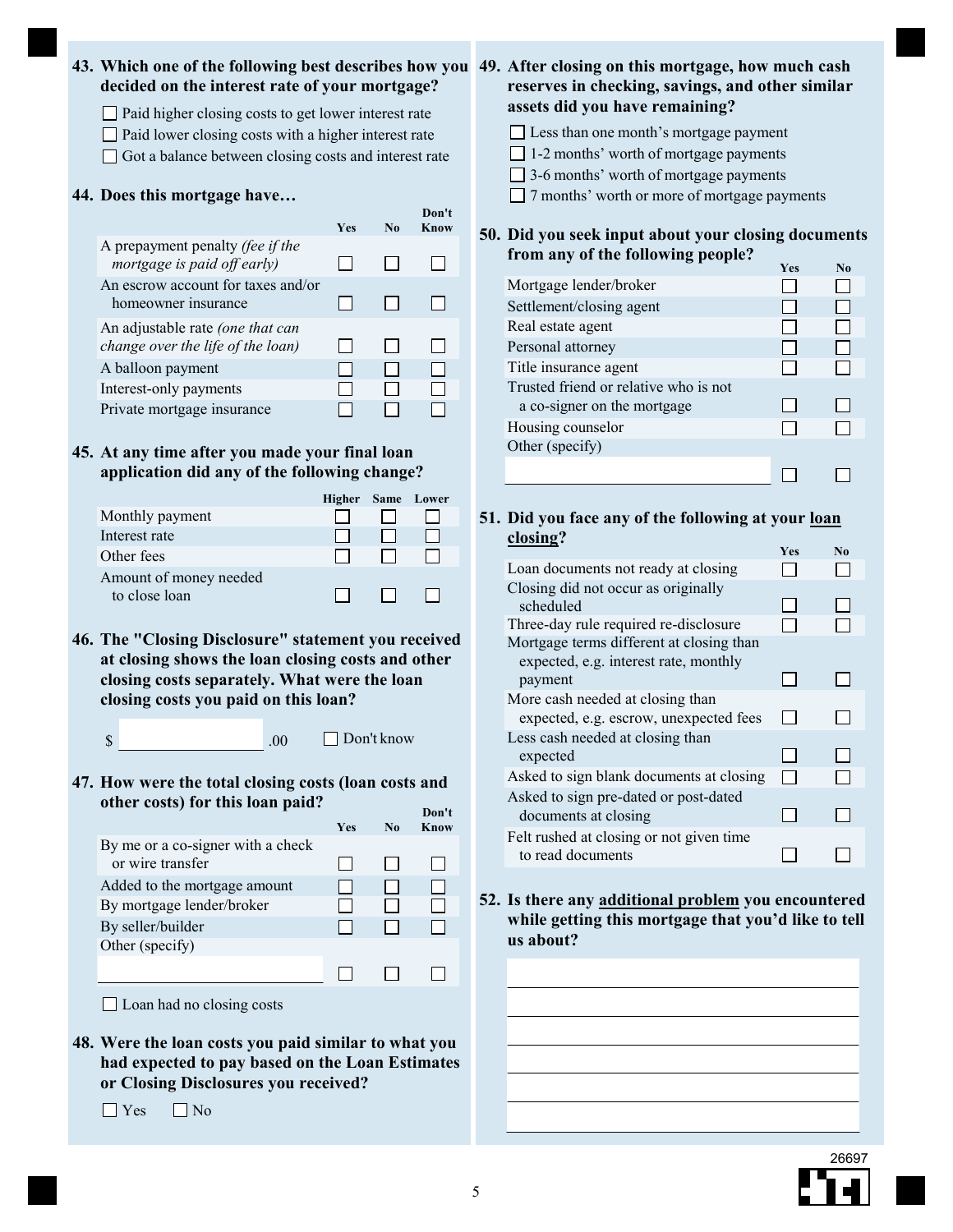| 53. At the same time you took out this mortgage,<br>did you also take out another loan on the<br>property you financed with this mortgage (a<br>second lien, home equity loan, or a home equity<br>line of credit (HELOC))?<br>$\Box$ Yes<br>$\Box$ No → Skip to 55<br>54. What was the amount of this loan?<br>\$<br>.00<br>$\Box$ Don't know<br>55. How well could you explain to someone the |                              |                             |              | 59. Which one of the following best describes<br>this property?<br>Single-family detached house<br>Mobile home or manufactured home<br>□ Townhouse, row house, or villa<br>$\Box$ 2-unit, 3-unit, or 4-unit dwelling<br>$\Box$ Apartment (or condo/co-op) in apartment<br>building<br>Unit in a partly commercial structure<br>Other (specify)<br>60. Does this mortgage cover more than one unit?<br>Yes<br>  No |
|-------------------------------------------------------------------------------------------------------------------------------------------------------------------------------------------------------------------------------------------------------------------------------------------------------------------------------------------------------------------------------------------------|------------------------------|-----------------------------|--------------|-------------------------------------------------------------------------------------------------------------------------------------------------------------------------------------------------------------------------------------------------------------------------------------------------------------------------------------------------------------------------------------------------------------------|
|                                                                                                                                                                                                                                                                                                                                                                                                 |                              |                             | <b>Not</b>   |                                                                                                                                                                                                                                                                                                                                                                                                                   |
| Process of taking out a mortgage                                                                                                                                                                                                                                                                                                                                                                |                              | Very Somewhat At All        | $\mathsf{L}$ |                                                                                                                                                                                                                                                                                                                                                                                                                   |
| Difference between a fixed- and<br>an adjustable-rate mortgage                                                                                                                                                                                                                                                                                                                                  | $\mathbf{I}$<br>$\mathsf{L}$ | $\blacksquare$<br>H         | $\mathsf{L}$ | 61. About how much do you think this property is<br>worth in terms of what you could sell it for now?                                                                                                                                                                                                                                                                                                             |
| Difference between a prime and<br>subprime loan                                                                                                                                                                                                                                                                                                                                                 | $\Box$                       | $\Box$                      | $\sim$       | $\boldsymbol{\mathsf{S}}$<br>.00<br>Don't know                                                                                                                                                                                                                                                                                                                                                                    |
| Difference between a mortgage's<br>interest rate and its APR                                                                                                                                                                                                                                                                                                                                    |                              | $\mathcal{L}_{\mathcal{A}}$ |              | 62. Do you rent out all or any portion of this<br>property?                                                                                                                                                                                                                                                                                                                                                       |
| Amortization of a loan                                                                                                                                                                                                                                                                                                                                                                          | $\Box$                       | $\Box$                      | $\Box$       | $\exists$ Yes                                                                                                                                                                                                                                                                                                                                                                                                     |
| Consequences of not making<br>required mortgage payments                                                                                                                                                                                                                                                                                                                                        | H                            | $\Box$                      | $\Box$       | $\Box$ No $\rightarrow$ Skip to 64                                                                                                                                                                                                                                                                                                                                                                                |
| Difference between lender's and<br>owner's title insurance                                                                                                                                                                                                                                                                                                                                      | $\mathsf{L}$                 | $\Box$                      | $\Box$       | 63. How much rent do you receive annually?                                                                                                                                                                                                                                                                                                                                                                        |
| Relationship between discount<br>points and interest rate                                                                                                                                                                                                                                                                                                                                       | H.                           | I.                          |              | $\mathbb{S}$<br>.00 per year                                                                                                                                                                                                                                                                                                                                                                                      |
| Reason payments into an escrow<br>account can change                                                                                                                                                                                                                                                                                                                                            | $\Box$                       | $\Box$                      | ⊔            | 64. Besides you, the mortgage co-signers, and                                                                                                                                                                                                                                                                                                                                                                     |
| <b>This Mortgaged Property</b>                                                                                                                                                                                                                                                                                                                                                                  |                              |                             |              | renters, does anyone else help pay the expenses<br>for this property?                                                                                                                                                                                                                                                                                                                                             |
| 56. When did you first become the owner of this                                                                                                                                                                                                                                                                                                                                                 |                              |                             |              | Yes<br>No                                                                                                                                                                                                                                                                                                                                                                                                         |
| property?                                                                                                                                                                                                                                                                                                                                                                                       |                              |                             |              | 65. Which one of the following best describes how<br>you use this property?                                                                                                                                                                                                                                                                                                                                       |
| year<br>month                                                                                                                                                                                                                                                                                                                                                                                   |                              |                             |              | Primary residence (where you                                                                                                                                                                                                                                                                                                                                                                                      |
| 57. What was the purchase price of this property, or<br>if you built it, how much did the construction<br>and land cost?                                                                                                                                                                                                                                                                        |                              |                             |              | spend the majority of your time)<br>$\Box$ It will be my primary residence soon<br>Seasonal or second home<br>Skip to 68<br>Home for other relatives<br>on page 7                                                                                                                                                                                                                                                 |
| \$                                                                                                                                                                                                                                                                                                                                                                                              | .00                          |                             | Don't know   | Rental or investment property<br>Other (specify)                                                                                                                                                                                                                                                                                                                                                                  |
| 58. Which one of the following best describes how                                                                                                                                                                                                                                                                                                                                               |                              |                             |              |                                                                                                                                                                                                                                                                                                                                                                                                                   |
| you acquired this property?                                                                                                                                                                                                                                                                                                                                                                     |                              |                             |              | 66. If primary residence, when did you move into                                                                                                                                                                                                                                                                                                                                                                  |
| Purchased an existing home                                                                                                                                                                                                                                                                                                                                                                      |                              |                             |              | this property?                                                                                                                                                                                                                                                                                                                                                                                                    |
| Purchased a newly-built home from a builder                                                                                                                                                                                                                                                                                                                                                     |                              |                             |              |                                                                                                                                                                                                                                                                                                                                                                                                                   |
| Had or purchased land and built a house                                                                                                                                                                                                                                                                                                                                                         |                              |                             |              | month<br>year                                                                                                                                                                                                                                                                                                                                                                                                     |
| Received as a gift or inheritance                                                                                                                                                                                                                                                                                                                                                               |                              |                             |              |                                                                                                                                                                                                                                                                                                                                                                                                                   |
| Other (specify)                                                                                                                                                                                                                                                                                                                                                                                 |                              |                             |              |                                                                                                                                                                                                                                                                                                                                                                                                                   |

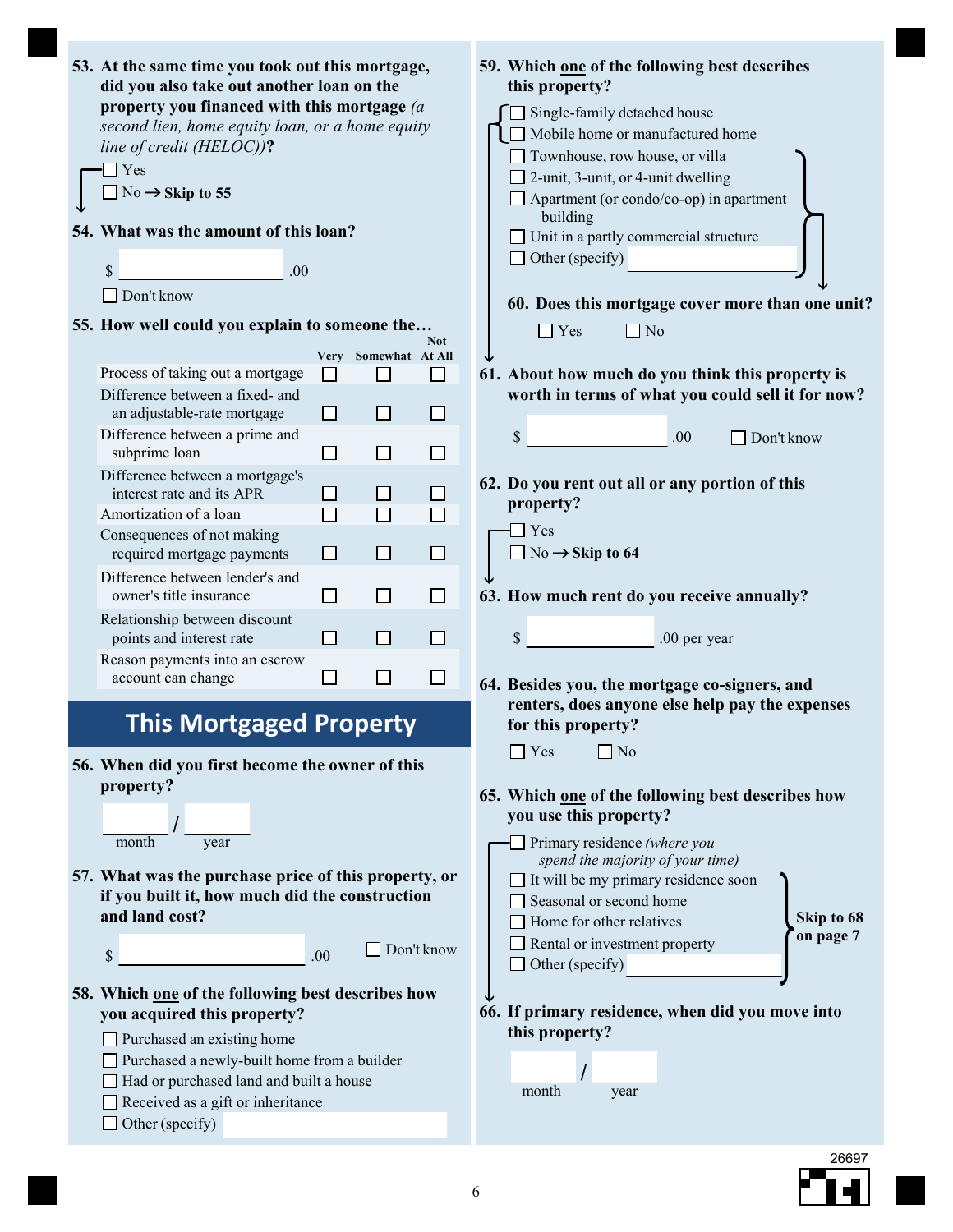| 67. Which one of the following best describes your             |                                 |                                | <b>Your Household</b>                             |        |                    |
|----------------------------------------------------------------|---------------------------------|--------------------------------|---------------------------------------------------|--------|--------------------|
| willingness or ability to move from your<br>primary residence? |                                 |                                | 72. What is your current marital status?          |        |                    |
|                                                                |                                 |                                | Married                                           |        |                    |
| $\Box$ Unwilling to move                                       |                                 |                                | Separated                                         |        |                    |
| Willing and able to move                                       |                                 |                                | Never married                                     |        |                    |
| Willing but unable to move                                     |                                 |                                | Divorced                                          |        |                    |
| Unsure/Don't know at this time                                 |                                 |                                | Widowed                                           |        |                    |
| 68. In the last couple years, how have the following           |                                 |                                | 73. Do you have a partner who shares the          |        |                    |
| changed in the neighborhood where this                         |                                 |                                | decision-making and responsibilities of           |        |                    |
| property is located?                                           |                                 |                                | running your household but is not your            |        |                    |
| Increase                                                       | Significant Little/No<br>Change | Significant<br><b>Decrease</b> | legal spouse?                                     |        |                    |
| Number of homes for sale                                       |                                 |                                | $\Box$ Yes<br>$\Box$ No                           |        |                    |
| Number of vacant homes                                         |                                 |                                |                                                   |        |                    |
| Number of homes for rent<br>П                                  |                                 |                                | Please answer the following questions for you and |        |                    |
| Number of foreclosures or                                      |                                 |                                | your spouse or partner, if applicable.            |        |                    |
| short sales<br>$\sim$                                          | H                               |                                | 74. Age at last birthday:                         |        |                    |
| House prices<br>$\sim$<br>Overall desirability of              |                                 |                                |                                                   |        | Spouse/            |
| living there<br>$\overline{\phantom{a}}$                       | ΙI                              | $\mathsf{L}$                   |                                                   | You    | Partner            |
|                                                                |                                 |                                |                                                   | years  | years              |
| 69. What do you think will happen to the prices of             |                                 |                                |                                                   |        |                    |
| homes in this neighborhood over the next<br>couple of years?   |                                 |                                | 75. Sex:                                          |        |                    |
|                                                                |                                 |                                |                                                   | You    | Spouse/<br>Partner |
| Increase a lot                                                 |                                 |                                | Male                                              |        |                    |
| Increase a little                                              |                                 |                                | Female                                            |        |                    |
| Remain about the same                                          |                                 |                                |                                                   |        |                    |
| Decrease a little                                              |                                 |                                | 76. Highest level of education achieved:          |        |                    |
| Decrease a lot                                                 |                                 |                                |                                                   |        | Spouse/            |
|                                                                |                                 |                                |                                                   | You    | Partner            |
| 70. In the next couple of years, how do you expect             |                                 |                                | Some schooling                                    |        |                    |
| the overall desirability of living in this                     |                                 |                                | High school graduate                              |        |                    |
| neighborhood to change?                                        |                                 |                                | Technical school                                  |        |                    |
| Become more desirable                                          |                                 |                                | Some college                                      |        |                    |
| Stay about the same                                            |                                 |                                | College graduate                                  |        |                    |
| Become less desirable                                          |                                 |                                | Postgraduate studies                              |        |                    |
| 71. How likely is it that in the next couple of years          |                                 |                                |                                                   |        |                    |
| you will                                                       |                                 |                                | 77. Hispanic or Latino:                           |        |                    |
|                                                                |                                 | <b>Not</b>                     |                                                   | You    | Spouse/<br>Partner |
| Sell this property                                             |                                 | Very Somewhat At All           | Yes                                               |        |                    |
| Move but keep this property                                    |                                 |                                | No                                                |        |                    |
| Refinance the mortgage on                                      |                                 |                                |                                                   |        |                    |
| this property                                                  | $\mathcal{L}_{\mathcal{A}}$     | ΙI                             | 78. Race: Mark all that apply.                    |        |                    |
| Pay off this mortgage and own                                  |                                 |                                |                                                   | You    | Spouse/<br>Partner |
| the property mortgage-free                                     | $\Box$                          | H<br>$\Box$                    | White                                             |        |                    |
|                                                                |                                 |                                | <b>Black or African American</b>                  |        |                    |
|                                                                |                                 |                                | American Indian or Alaska Native                  | $\Box$ |                    |
|                                                                |                                 |                                | Asian                                             |        |                    |
|                                                                |                                 |                                | Native Hawaiian or Pacific Islander [             |        |                    |
|                                                                |                                 |                                |                                                   |        | 26697              |
|                                                                |                                 |                                |                                                   |        |                    |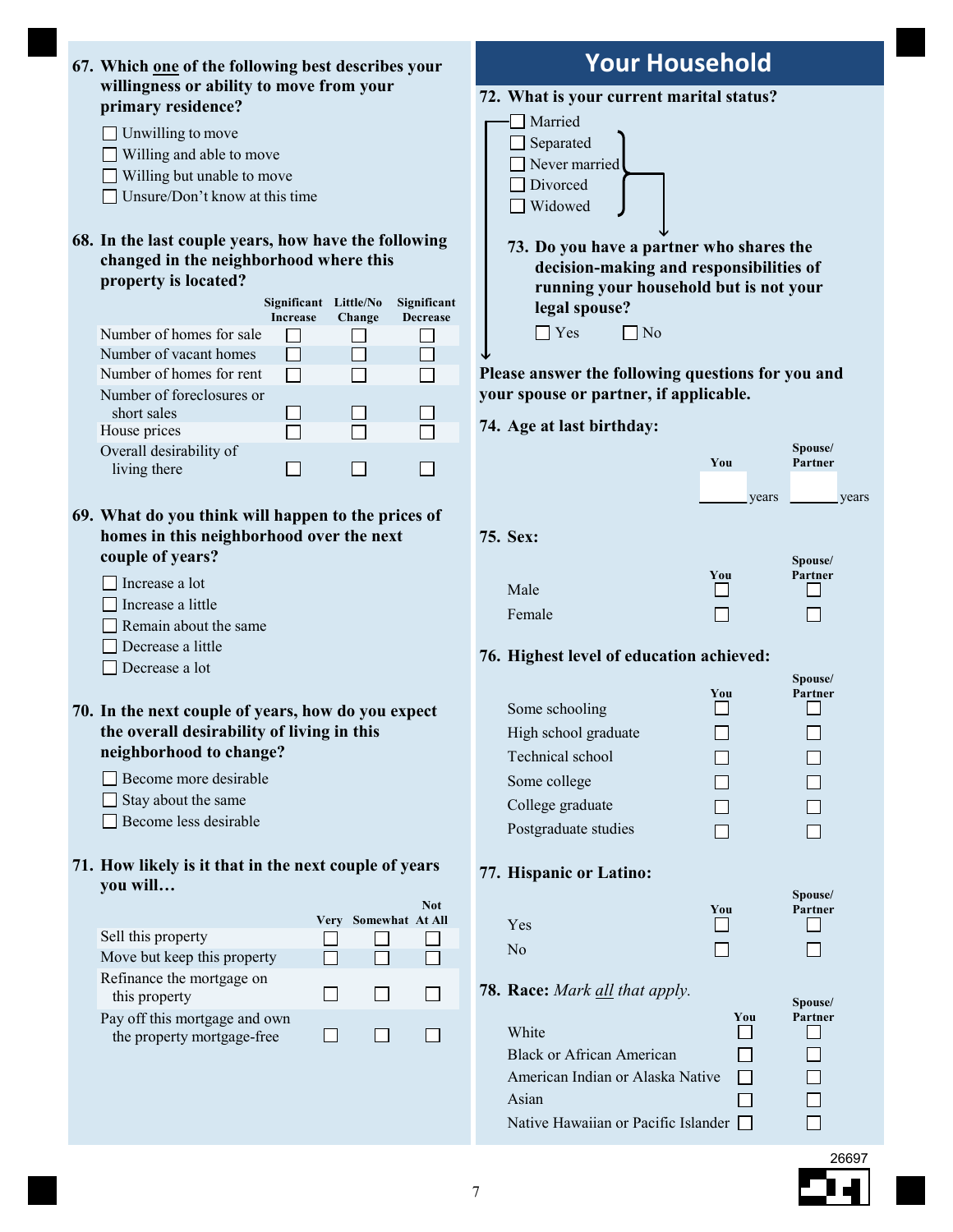#### **79. Current work status:** *Mark all that apply.*

|                                                       |     | Spouse/ |
|-------------------------------------------------------|-----|---------|
| Self-employed full time                               | You | Partner |
| Self-employed part time                               |     |         |
| Employed full time                                    |     |         |
| Employed part time                                    |     |         |
| Retired                                               |     |         |
| Unemployed, temporarily laid-off<br>or on leave       |     |         |
| Not working for pay (student,<br>homemaker, disabled) |     |         |
|                                                       |     |         |

#### **80. Ever served on active duty in the U.S. Armed Forces, Reserves or National Guard?**

| Never served in the military                                          | You | Spouse/<br>Partner |
|-----------------------------------------------------------------------|-----|--------------------|
| Only on active duty for training in<br>the Reserves or National Guard |     |                    |
| Now on active duty                                                    |     |                    |
| On active duty in the past, but<br>not now                            |     |                    |

#### **Besides you (and your spouse/partner) who else 81. lives in your household?** *Mark all that apply.*

| □ Children/grandchildren under age 18         |
|-----------------------------------------------|
| $\Box$ Children/grandchildren age $18-22$     |
| $\Box$ Children/grondebildren age 22 or older |

- Children/grandchildren age 23 or older Parents of you or your spouse or partner
- Other relatives like siblings or cousins
- Non-relative

 $\Box$  No one else

**82. Do you speak a language other than English at home?** 

 $\blacksquare$  Yes No  $\rightarrow$  Skip to 85

**83. Was it important to get your mortgage documents in this language?**   $\downarrow$ 

 $\Box$  Yes  $\Box$  No

**84. Did you get mortgage documents in this language?** 

 $\Box$  Yes  $\Box$  No

- **Approximately how much is your total annual 85. household income from all sources** *(wages, salaries, tips, interest, child support, investment income, retirement, social security, and alimony)***?** 
	- $\Box$  Less than \$35,000  $\Box$  \$35,000 to \$49,999  $\Box$  \$50,000 to \$74,999  $\Box$  \$75,000 to \$99,999 ■ \$100,000 to \$174,999 □ \$175,000 or more
- **How does this total annual household income 86. compare to what it is in a "normal" year?**
	- $\Box$  Higher than normal
	- Normal

□ Lower than normal

#### **87. Does your total annual household income include any of the following sources?**

|                                   | <b>Yes</b> | N٥ |
|-----------------------------------|------------|----|
| Wages or salary                   |            |    |
| Business or self-employment       |            |    |
| Interest or dividends             |            |    |
| Alimony or child support          |            |    |
| Social Security, pension or other |            |    |
| retirement benefits               |            |    |
|                                   |            |    |

#### **88. Does anyone in your household have any of the following?**

|                                            | Yes | N٥ |
|--------------------------------------------|-----|----|
| $401(k)$ , $403(b)$ , IRA, or pension plan |     |    |
| Stocks, bonds, or mutual funds (not in     |     |    |
| retirement accounts or pension plans)      |     |    |
| Certificates of deposit                    |     |    |
| Investment real estate                     |     |    |

- **89. Which one of the following statements best describes the amount of financial risk you are willing to take when you save or make investments?**
	- $\Box$  Take substantial financial risks expecting to earn substantial returns
	- $\Box$  Take above-average financial risks expecting to earn above-average returns
	- $\Box$  Take average financial risks expecting to earn average returns
	- Not willing to take any financial risks

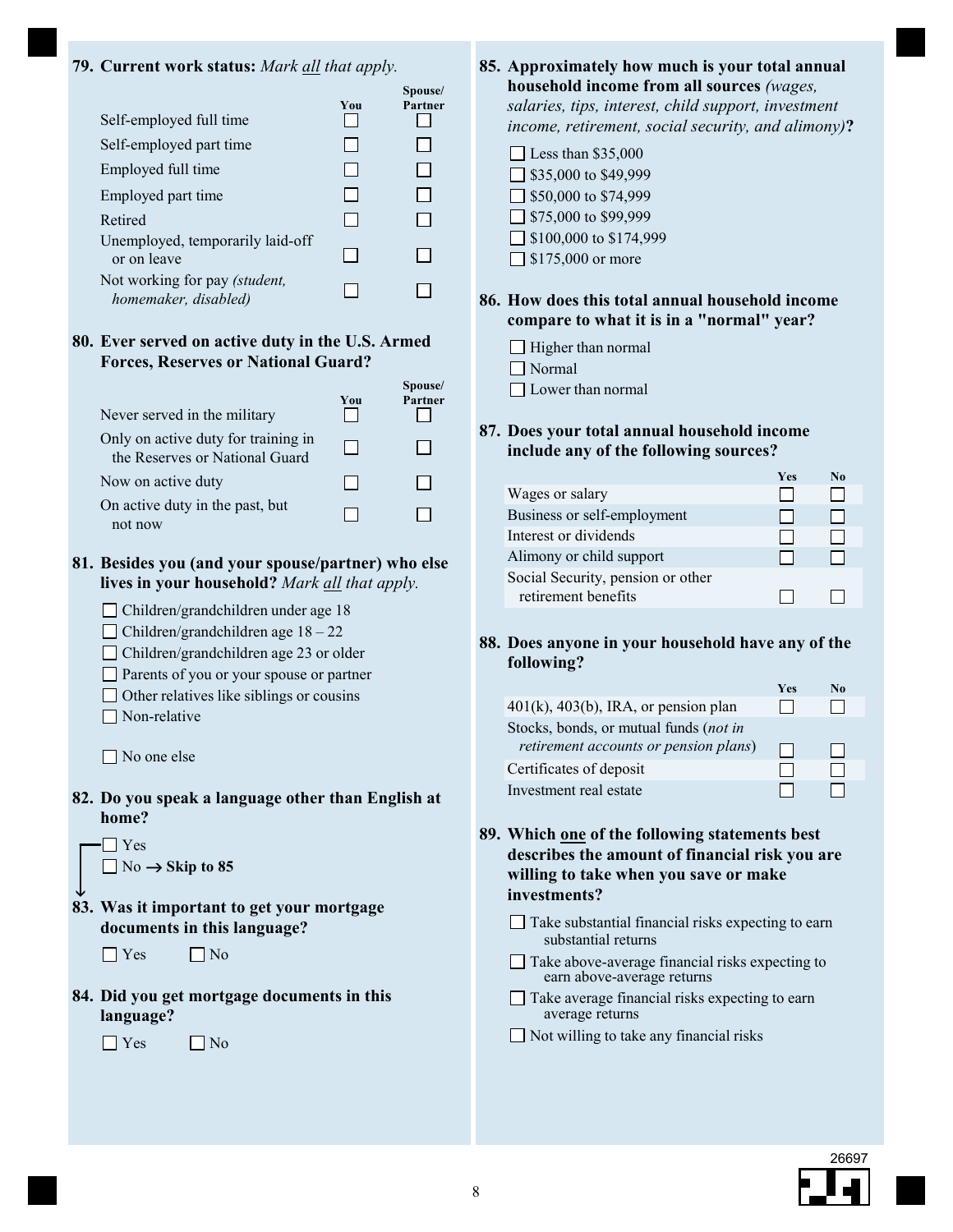#### **Do you agree or disagree with the following 90. statements?**

|                                                                                                                   | <b>Agree Disagree</b> |
|-------------------------------------------------------------------------------------------------------------------|-----------------------|
| Owning a home is a good financial<br>investment                                                                   |                       |
| Most mortgage lenders generally<br>treat borrowers well                                                           |                       |
| Most mortgage lenders would offer<br>me roughly the same rates and fees                                           |                       |
| Late payments will lower my<br>credit rating                                                                      |                       |
| Lenders shouldn't care about any late<br>payments, only whether loans are<br>fully repaid                         |                       |
| It is okay to default or stop making<br>mortgage payments if it is in the<br>borrower's financial interest        |                       |
| I would consider counseling or taking a<br>course about managing my finances if<br>I faced financial difficulties |                       |

#### **91. In the last couple of years, have any of the following happened to you?**

| Yes | N <sub>0</sub> |
|-----|----------------|
|     |                |
|     |                |
|     |                |
|     |                |
|     |                |
|     |                |
|     |                |
|     |                |
|     |                |
|     |                |
|     |                |
|     |                |
|     |                |
|     |                |
|     |                |

#### **In the last couple of years, have any of the 92. following happened to you (or your spouse/partner)?**

| Yes | N <sub>0</sub> |
|-----|----------------|
|     |                |
|     |                |
|     |                |
|     |                |
|     |                |
|     |                |
|     |                |
|     |                |
|     |                |

#### **93. In the last couple years, how have the following changed for you (and your spouse/partner)?**

|                      | Significant Little/No<br><b>Increase</b> | Change | Significant<br><b>Decrease</b> |
|----------------------|------------------------------------------|--------|--------------------------------|
| Household income     |                                          |        |                                |
| Housing expenses     |                                          |        |                                |
| Non-housing expenses |                                          |        |                                |

**In the next couple of years, how do you expect 94. the following to change for you (and your spouse/partner)?**

|                      | Significant Little/No<br><b>Increase</b> | Change | Significant<br><b>Decrease</b> |
|----------------------|------------------------------------------|--------|--------------------------------|
| Household income     |                                          |        |                                |
| Housing expenses     |                                          |        |                                |
| Non-housing expenses |                                          |        |                                |

**How likely is it that in the next couple of years 95. you (or your spouse/partner) will face…**

|                                                         | Very | Somewhat At All | $\cdots$ |
|---------------------------------------------------------|------|-----------------|----------|
| Retirement                                              |      |                 |          |
| Difficulties making your<br>mortgage payments           |      |                 |          |
| A layoff, unemployment, or<br>forced reduction in hours |      |                 |          |
| Some other personal financial<br>CT1S1S                 |      |                 |          |

#### **If your household faced an unexpected 96. personal financial crisis in the next couple of years, how likely is it you could…**

|                                                            |                      | Not |
|------------------------------------------------------------|----------------------|-----|
|                                                            | Very Somewhat At All |     |
| Pay your bills for the next 3<br>months without borrowing  |                      |     |
| Get significant financial help<br>from family or friends   |                      |     |
| Borrow a significant amount<br>from a bank or credit union |                      |     |
| Significantly increase your<br><i>ncome</i>                |                      |     |



**Not**